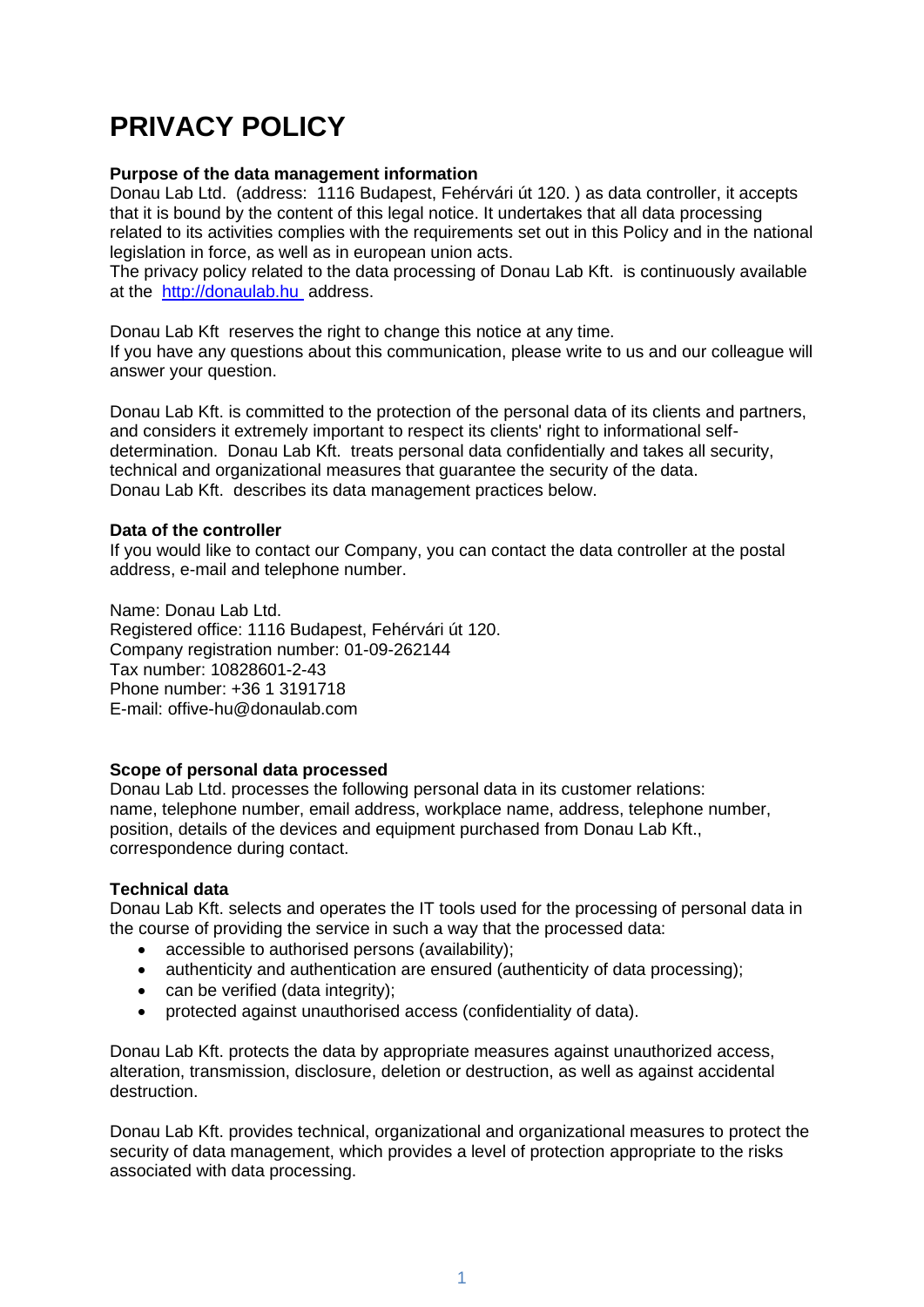Donau Lab Ltd. retains the

- confidentiality: protects information so that it can only be accessed by those who are entitled to it;
- integrity: protects the accuracy and completeness of the information and the method of processing;
- availability: ensures that, when the authorised user needs it, he or she can really access the information they want and have the means to do so.

# **Cookies**

The task of cookies

- collect information about visitors and their devices;
- note the individual preferences of visitors, which are used(s) e.g. when using online transactions, so that they do not have to be re-typed;
- facilitate the use of the website;
- quality user experience.

In order to provide customized service, the user places a small data package, called a cookie, on his computer and reads it back during the subsequent visit. If the browser returns a previously saved cookie, the service provider handling the cookie has the possibility to link the user's current visit with the previous one, but only with respect to its own content.

#### Duration of data processing

The data storage time of the given cookie, more information is available here:

Google General Cookie Notice:

<https://www.google.com/policies/technologies/types/> Google Analitycs factsheet: <https://developers.google.com/analytics/devguides/collection/analyticsjs/cookie-usage?hl=hu> Facebook factsheet: [https://www.facebook.com/ads/preferences/?entry\\_product=ad\\_settings\\_screen](https://www.facebook.com/ads/preferences/?entry_product=ad_settings_screen)

#### **Legal background and legal basis of cookies:**

The legal basis for data processing is your consent under Article 6(1)(a) of the Regulation.

#### **The main characteristics of the cookies used by the website are:**

**Strictly necessary cookies for**operation: These cookies are essential for the use of the website and allow the use of the basic functions of the website. In the absence of these, many features of this site will not be available to you. The lifetime of these types of cookies is limited to the duration of the session.

**Cookies to improve the user**experience: These cookies collect information about the user's use of the website, such as which pages he visits most often or what error message he receives from the website. These cookies do not collect information identifying the visitor, i.e. they work with completely general, anonymous information. The data obtained from these data is used to improve the performance of the website. The lifetime of these types of cookies is limited to the duration of the session.

#### Third-party cookies (analytics)

**Google Adwords cookie** When someone visits our site, the visitor's cookie ID is added to the remarketing list. Google uses cookies, such as NID and SID cookies, to customize ads in Google products, such as Google Search. For example, you use these cookies to remember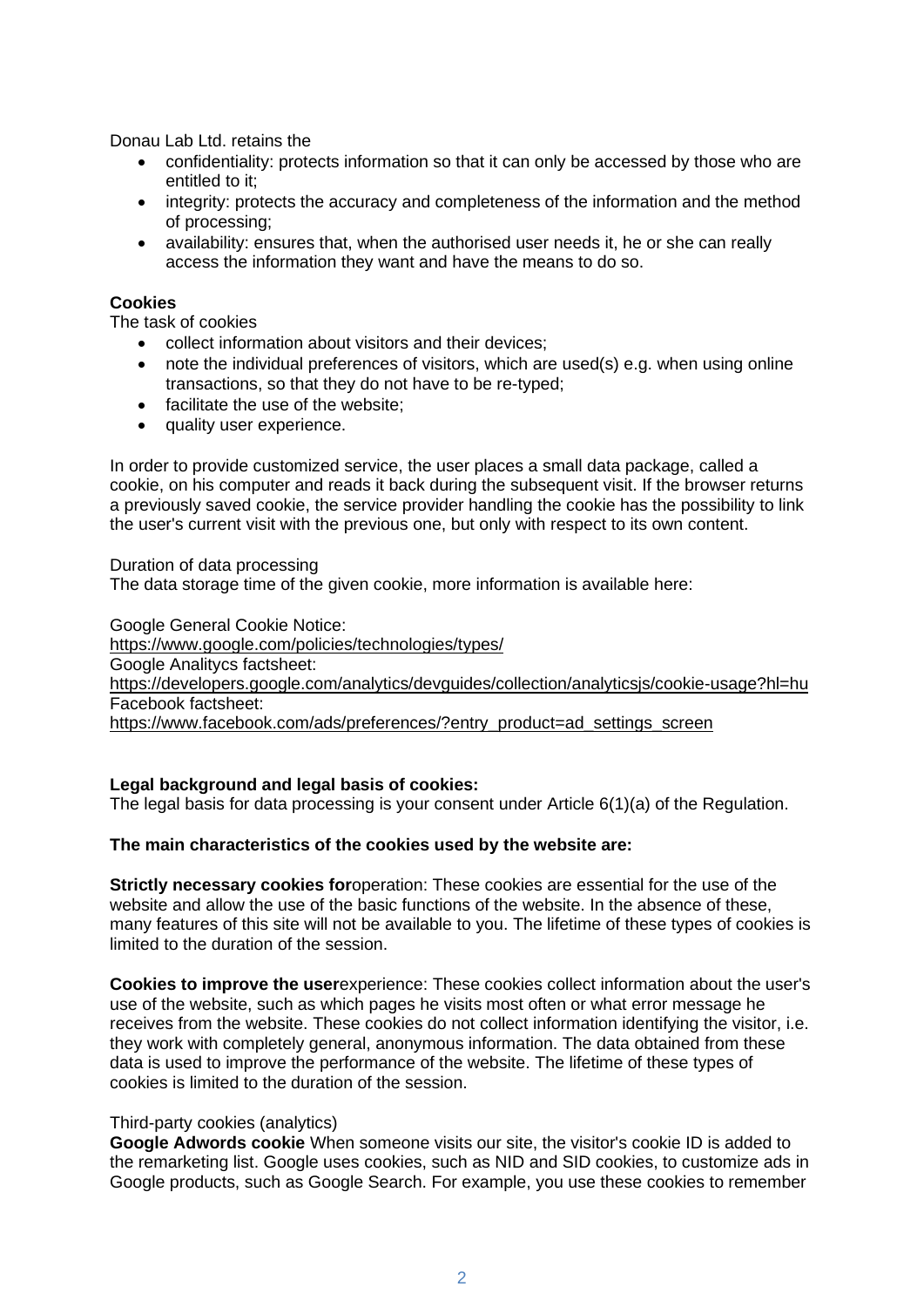your recent searches, your previous interactions with individual advertisers' ads or search results, and your visits to advertisers' websites. AdWords conversion tracking uses cookies. Cookies are saved on the user's computer when that person clicks on an ad to track sales and other conversions from the ad. Some common uses of cookies are: selecting ads based on what's relevant to a user, improving campaign performance reports, and avoiding ads that a user has already viewed.

**Google Analytics**cookie: Google Analytics is Google's analytics tool that helps website and app owners get a more accurate picture of their visitors' activities. The service may use cookies to collect information and report statistics about your use of the website without individually identifying visitors to Google. The main cookie used by Google Analytics is the "\_\_ga" cookie. In addition to reporting website usage statistics, Google Analytics, along with some of the ad cookies described above, can also be used to serve more relevant ads across Google products such as Google Search and across the web.

**Remarketing**cookies: May appear to previous visitors or users when browsing other websites on the Google Display Network or searching for terms related to their products or services

**Session cookie:** These cookies store the visitor's location, browser language, payment currency, their lifetime is to close the browser or for a maximum of 2 hours.

**Mobile version, design cookie**: Detects the visitor's used device and switches to full view on mobile. Its lifespan is 365 days.

**Cookie Acceptance**Cookie: Upon arrival at the site, you accept the cookie storage statement in the warning window. Its lifespan is 365 days.

**Facebook pixel (Facebook cookie)** A Facebook pixel is a code that allows a website to report conversions, build audiences, and provide the page owner with detailed insights into visitors' use of the website. The Facebook pixel allows you to display personalized offers and advertisements to visitors of the website on facebook. You can study Facebook's privacy policy here: <https://www.facebook.com/privacy/explanation>

If you do not accept the use of cookies, some features will not be available to you. For more information on how to delete cookies, please refer to the following links:

- Internet Explorer: [http://windows.microsoft.com/en-us/internet-explorer/delete](http://windows.microsoft.com/en-us/internet-explorer/delete-manage-cookies#ie=ie-11)[manage-cookies#ie=ie-11](http://windows.microsoft.com/en-us/internet-explorer/delete-manage-cookies#ie=ie-11)
- Firefox: [https://support.mozilla.org/en-US/kb/cookies-information-websites-store-on](https://support.mozilla.org/en-US/kb/cookies-information-websites-store-on-your-computer)[your-computer](https://support.mozilla.org/en-US/kb/cookies-information-websites-store-on-your-computer)
- Mozilla: [https://support.mozilla.org/hu/kb/weboldalak-altal-elhelyezett-sutik-torlese](https://support.mozilla.org/hu/kb/weboldalak-altal-elhelyezett-sutik-torlese-szamito)[szamito](https://support.mozilla.org/hu/kb/weboldalak-altal-elhelyezett-sutik-torlese-szamito)
- Safari: [https://support.apple.com/kb/ph21411?locale=en\\_US](https://support.apple.com/kb/ph21411?locale=en_US)
- Chrome:<https://support.google.com/chrome/answer/95647>

# Newsletter-related data

Name of the company operating the newsletter system: The Rocket Science Group LLC Newsletter system company headquartered at 675 Ponce de Leon Avenue Northeast, Suite 5000 Atlanta, GA 30308 United States

The Data Processor contributes to the sending of newsletters on the basis of a contract with Donau Lab Kft. In doing so, the Data Processor handles the name and e-mail address of the data subject to the extent necessary for the newsletter wedding.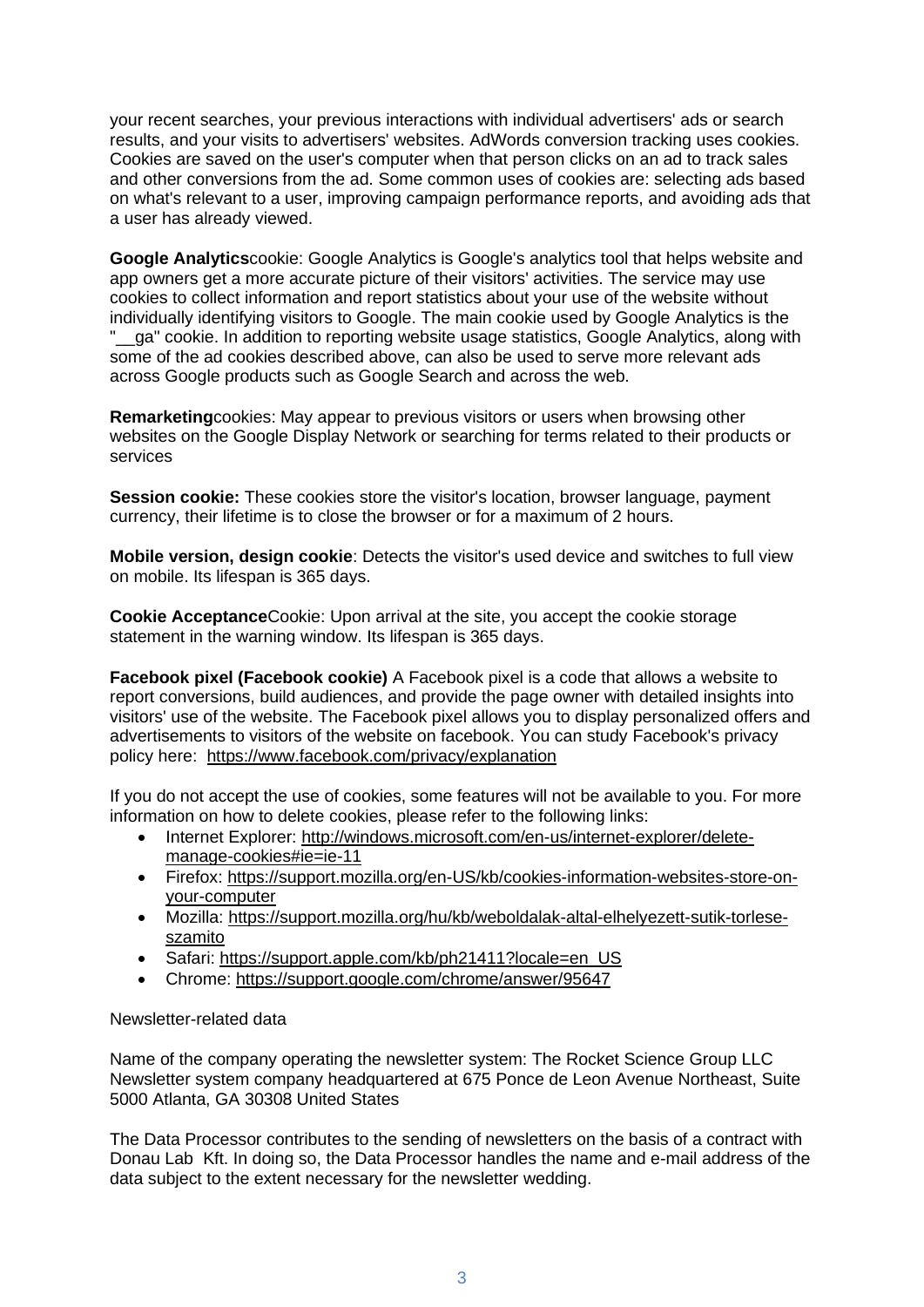# **Purpose, method and legal basis of data processing**

General data management policies

The data processing of donau lab kft.'s activities is based on voluntary consent or legal authorization. In the case of data processing based on voluntary consent, the data subjects may withdraw their consent at any stage of the processing.

In some cases, the processing, storage and transmission of a set of data provided is mandatory by law, about which we inform our clients separately.

We call Donau Lab Ltd. that if they do not provide their own personal data, the data provider is obliged to obtain the consent of the data subject.

Its data management principles are in accordance with applicable data protection legislation, in particular:

- Act CXII of 2011 on the right to informational self-determination and freedom of information (Infotv.);
- Regulation (EU) No 2016/679 of the European Parliament and of the Council of 27 April 2016 on the protection of natural persons with regard to the processing of personal data and the free movement of such data and repealing Regulation (EC) No 95/46 (General Data Protection Regulation, GDPR);
- Act V of 2013 on the Civil Code (Civil Code);
- Act C of 2000 on Accounting (Nov. tv.);
- Act LIII of 2017 on the Prevention and Prevention of Money Laundering and Terrorist Financing (Pmt.);
- Act CCXXXVII of 2013 on Credit Institutions and Financial Undertakings (Hpt.).

# **Physical storage locations of data**

Your personal data (i.e. data that may be related to you) may be processed in the following way: on the one hand, technical data relating to the computer, browser, internet address, pages visited by you in connection with the maintenance of the internet connection are automatically generated in our computer system, and on the other hand, you can also provide your name, contact details or other data if you wish to make a personal connection when using the website. move on with us.

Data technically recorded during the operation of the system: data of the data subject's logon computer recorded as an automatic result of technical processes. The data to be automatically recorded will be automatically logged at the time of entry or exit without a separate statement or action by the data subject. This data may not be linked to other personal user data, except in cases required by law. Only Donau Lab Kft. has access to the data.

#### **Rights and enforcement possibilities of the data subject**

Within the period of data processing, you have the following rights according to the provisions of the Regulation:

- right to withdraw consent
- access to personal data and information related to data processing
- right to rectification
- restriction of data processing,
- right to erasure
- right to protest
- right to portability.

If you wish to exercise your rights, this will be accompanied by your identification and donau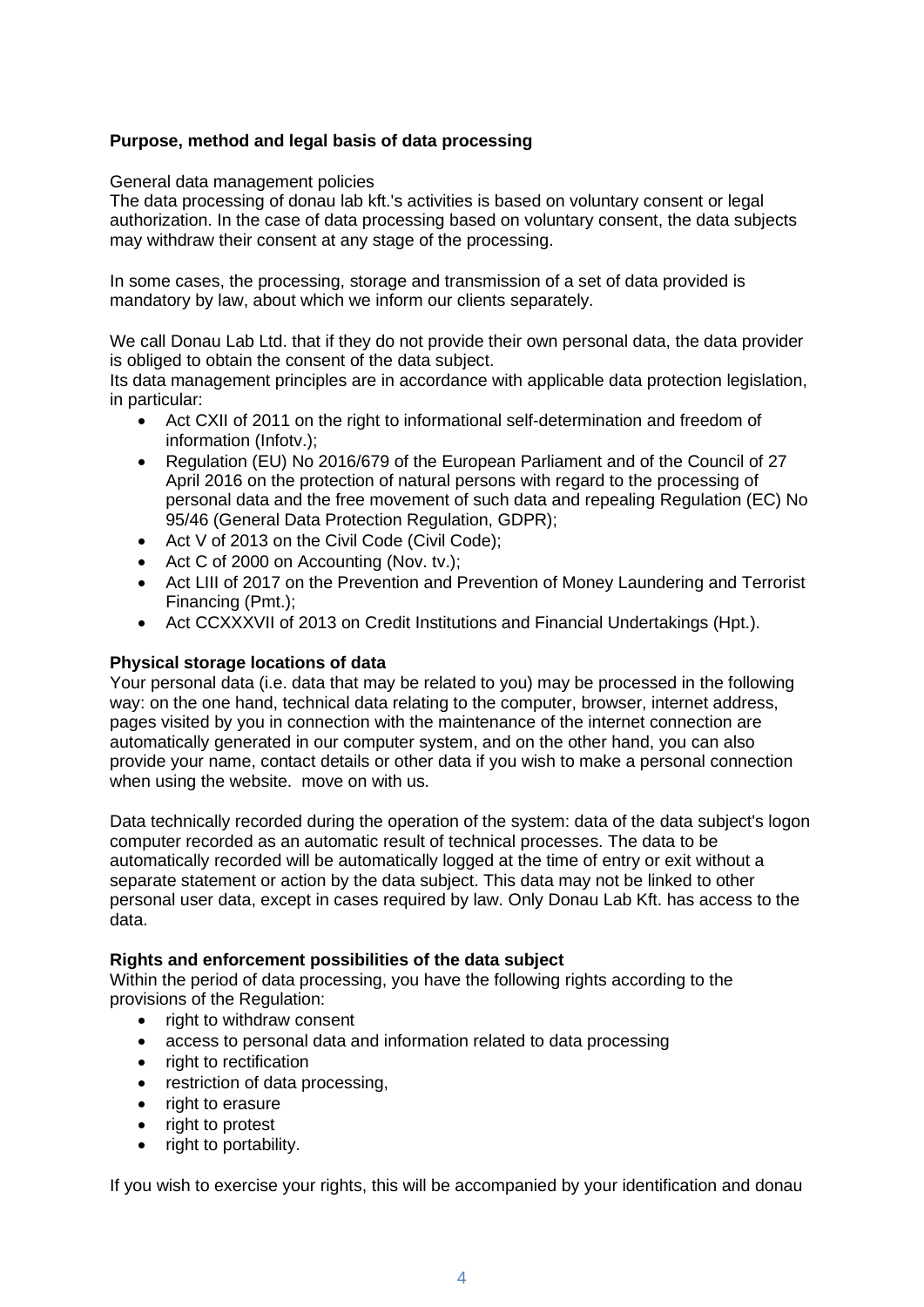lab ltd. -you need to communicate with you. Therefore, personal data will be required for identification (but the identification can only be based on data that the Data Controller processes about you anyway) and Donau Lab Kft. your complaint about data processing will be available in your email account within the period indicated in this notice in connection with the complaints. If you were a customer and would like to identify yourself for complaint handling or warranty administration, please provide your order ID for identification. We can use this to identify you as a customer.

The Data Controller will respond to complaints about data processing within 30 days at the latest.

# **Right to information**

Donau Lab Kft. shall take appropriate measures to provide the data subjects with all the information on the processing of personal data referred to in Articles 13 and 14 of the GDPR and all the information referred to in Articles 15-22 and 34 in a concise, transparent, comprehensible and easily accessible form, in a clear and comprehensible manner.

# **Right of access of the data subject**

You are entitled to a Donau Lab Ltd. -receive feedback from him as to whether or not his personal data is being processed and, if data processing is in progress, he or she has the right to:

- have access to the personal data processed and
- about donau lab ltd. inform:
- the purposes of data processing;
- categories of personal data processed about you;
- information about the recipients or categories of recipients to whom the Controller has communicated or will communicate the personal data;
- the planned period for which the personal data will be stored or, if this is not possible, the criteria for determining that period;
- your right to apply to Donau Lab Ltd. -from the rectification, erasure or restriction of the processing of personal data relating to you, and in the case of processing based on a legitimate interest, you may object to the processing of such personal data;
- the right to lodge a complaint with the supervisory authority;
- if the data was not collected from you, all available information about their source;
- the fact of automated decision-making (if such a procedure is used), including profiling, and, at least in these cases, understandable information about the logic used and the significance of such processing and the likely consequences for you.

The purpose of exercising the right may be to establish and verify the lawfulness of data processing, therefore, in case of repeated requests for information, Donau Lab Kft. in exchange for the provision of the information.

Access to personal data is provided by Donau Lab Ltd. by sending you the personal data and information processed by email after you have been identified. If you have a registration, we will provide you with access so that you can view and verify the personal data processed about you by logging into your user account.

Please indicate in your request that you request access to the personal data or request information related to the processing.

# **Right to rectification**

You have the right to request the use of Donau Lab Ltd. correct inaccurate personal data about you without delay.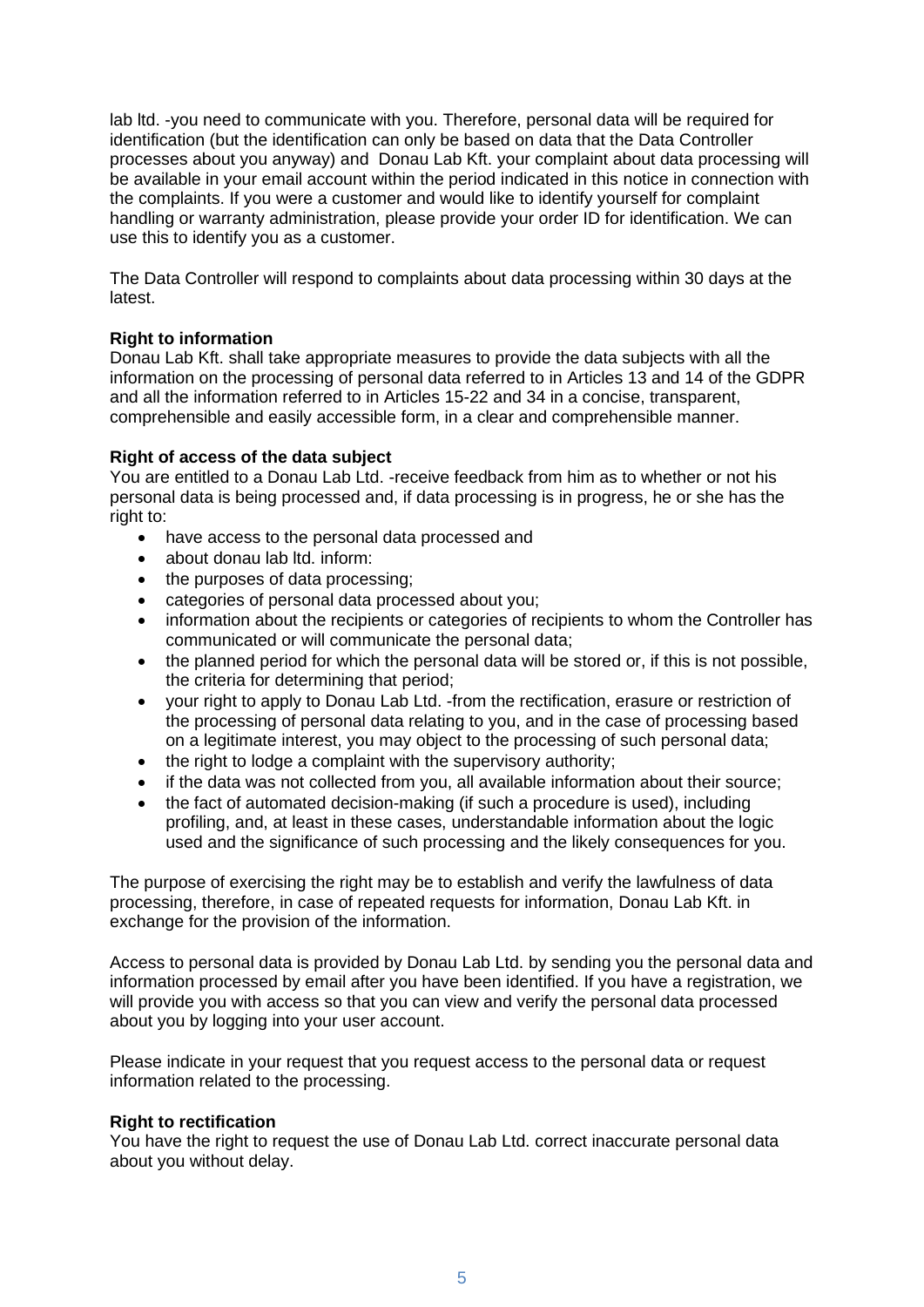# **Right to erasure**

The data subject is entitled to receive the right, at the request of Donau Lab Kft., to act on one of the following grounds: delete personal data relating to him without undue delay:

- personal data are no longer necessary for the purposes from which they were collected or otherwise processed;
- the data subject withdraws the consent on which the processing is based and there is no other legal basis for the processing;
- the data subject objects to the processing and there is no overriding legitimate reason for the processing;
- the personal data have been processed unlawfully;
- personal data must be deleted in order to comply with a legal obligation imposed by Union or Member State law applicable to the controller;
- personal data were collected in connection with the provision of information society services.

Erasure of data cannot be initiated if processing is necessary: for the purpose of exercising the right to freedom of expression and information; to fulfil an obligation under Union or Member State law applicable to the controller requiring the processing of personal data or to carry out a task carried out in the public interest or in the exercise of official authority conferred on the controller; for purposes of public health or archiving, scientific and historical research or statistical purposes, on grounds of public interest; or to bring, enforce or defend legal claims.

# **Right to restrict data processing**

At the request of the data subject, Donau Lab Ltd. restrict data processing if one of the following conditions is met:

- the data subject disputes the accuracy of the personal data, in which case the restriction is based on the
- which allows the accuracy of personal data to be verified;
- the processing is unlawful and the data subject opposes the erasure of the data and instead requests the restriction of their use;
- the controller no longer needs the personal data for the purposes of data processing, but the data subject requires them for the establishment, exercise or defence of legal claims; or
- the data subject objected to the processing; in this case, the restriction applies for the period until it is established whether the legitimate reasons of the controller take precedence over the legitimate reasons of the data subject.

Where processing is restricted, personal data may be processed with the consent of the data subject, with the exception of storage, or for the establishment, exercise or defence of legal claims or for the protection of the rights of another natural or legal person, or in the important public interest of the Union or of a Member State.

#### **Right to data portability**

If the processing is carried out by automated means, or if the processing is based on your voluntary consent, you have the right to request from the Data Controller that the data processing by you is A Donau Lab Kft. data provided to you, which the Data Controller provides to you in xml, JSON or CSV format, if this is technically feasible, you can request that Donau Lab Kft. transfer the data in this form to another controller.

#### **Right to object**

The data subject shall have the right to object at any time, for reasons relating to his or her situation, to the processing of his or her personal data necessary for the performance of a task carried out in the public interest or in the exercise of official authority conferred on the